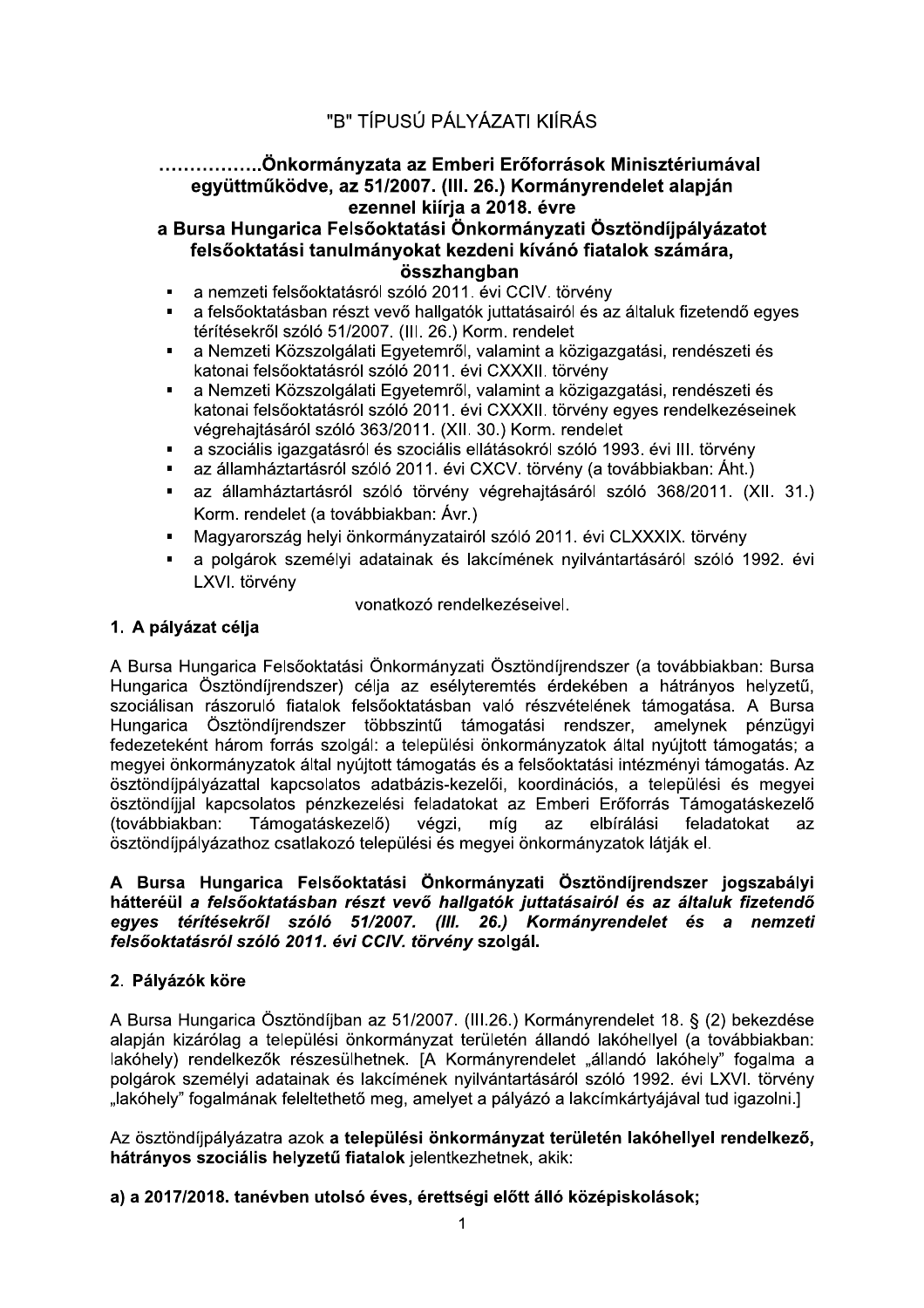# vagy

## b) felsőfoku alplomával nem rendelkező, felsőöktátási intezmenybe meg felveteit nem nvert érettségizettek:

es a 2018/2019. tanévtől kezdődően felsőoktatási intezmeny keretében teljes idejü nával nem rendelkező, felsőoktatási intézménybe még felvét<br>k;<br>anévtől kezdődően felsőoktatási intézmény keretében telje<br>id) alapfokozatot és szakképzettséget eredményező alapkép<br>vagy felsőoktatási szakképzésben kívánnak ré nappali munkar) vagy<br>
b) felsőfokú diplomával nem rendelkező, felsőoktatási intézménybe még felvételt nem<br>
nyert érettségizettek;<br>
és a 2018/2019. tanévtől kezdődően felsőoktatási intézmény keretében teljes idejű<br>
(nappali munkarend) alap b) felsőfokú diplomával nem rendelkező, felsőoktatási intézmény keretében teljes idejű<br>
(nappali munkarend) alapfokozatot és szakképzettséget eredményező alapképzésben,<br>
(nappali munkarend) alapfokozatot és szakképzettség

# net osztongijban az a palyazo, ak

- 
- 
- 

yazok kozul csak azok reszesulnetnek osztondijban, akik <u>a 2018. evi felveteli –</u> eijarasban elöször nyernek felvetelt felsőöktatási intezmenybe, és tanulmányaikat a<br>2018/2019. tanévben ténylegesen megkezdik. nevben tenylegesen megkezdik.

# 3. A palyazat benyujtasanak modja és nataridéje

A pálvázatbeadáshoz a Bursa Hungarica Elektronikus Pálvázatkezelési és Együttműködési Rendszerében (a továbbiakban: EPER-Bursa rendszer) egyszeri pályázói regisztráció szükséges, melynek elérése:

## https://bursa.emet.hu/paly/palybelep.aspx

3. A pályázat benyújtásának módja és határideje<br>
A pályázatkezetési és Együttműködési<br>
Rendszerében (a továbbiakban: EPER-Bursa rendszer) egyszeri pályázoi regisztráció<br>
Rendszerében (a továbbiakban: EPER-Bursa rendszer) e

## yazat rogzitesenek es az onkormanyzatnoz torteno benyujtasanak natarideje: 2017. november 7.

A pálvázatot az EPER-Bursa rendszerben kitöltve, véglegesítve, onnan kinyomtatva, aláírva kizárólag a lakóhely szerint illetékes települési önkormányzat polgármesteri hivatalánál kell benyújtani.

### $\mathbf{r}$ <u>A palyazat kotelezo mellekietel:</u>

#### 1. gaz zolas a palyazo és a palyazóval egy haztartásban elők egy fore jutó havi netto jovedelmerol.

# netto jovedelmerol.<br>2. A szociális rászorultság igazolására az alábbi okiratok:

T witten A tovabbi mellekleteket az elbiralo települesi onkormanyzat hatarozza meg.

A palyazati urlap csak a fent megnatarozott kotelező mellekletekkel együtt ervenyes, valamely melleklet hianyaban a palyazat formal hibashak minosul.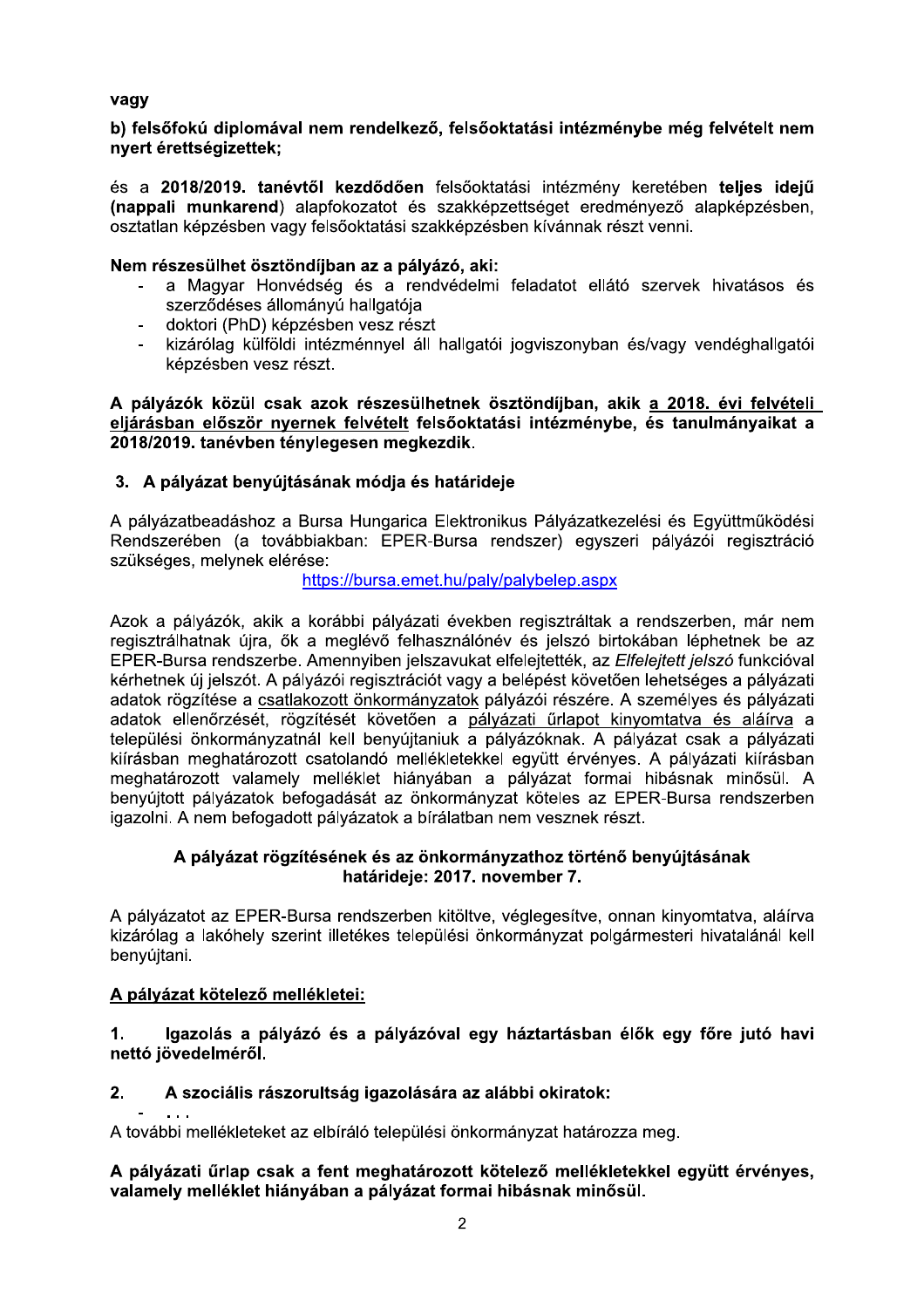Egy háztartásban élők: a pályázó állandó lakóhelye szerinti lakásban életvitelszerűen együttlakó, ott bejelentett vagy tartózkodási hellyel rendelkező személyek.

## Jövedelem:

A szociális igazgatásról és szociális ellátásokról szóló 1993. évi III. törvény 4. § (1) bekezdés a) pontia alapián az elismert költségekkel és a befizetési kötelezettséggel csökkentett

- a személyi jövedelemadóról szóló 1995. évi CXVII. törvény szerint meghatározott, belföldről vagy külföldről származó - megszerzett - vagyoni érték (bevétel), ideértve a jövedelemként figyelembe nem vett bevételt és az adómentes jövedelmet is, és
- az a bevétel, amely után az egyszerűsített vállalkozói adóról, a kisadózó vállalkozások tételes adójáról és a kisvállalati adóról szóló törvény, vagy az egyszerűsített közteherviselési hozzájárulásról szóló törvény szerint adót, illetve hozzájárulást kell fizetni.

Elismert költségnek minősül a személyi jövedelemadóról szóló törvényben elismert költség, valamint a fizetett tartásdíj. Ha a magánszemély az egyszerűsített vállalkozói adó vagy egyszerűsített közteherviselési hozzájárulás alapjául szolgáló bevételt szerez, a bevétel csökkenthető a személyi jövedelemadóról szóló törvény szerint elismert költségnek minősülő igazolt kiadásokkal, ennek hiányában a bevétel 40%-ával. Ha a mezőgazdasági őstermelő adóévi őstermelésből származó bevétele nem több a kistermelés értékhatáránál (illetve ha részére támogatást folyósítottak, annak a folyósított támogatással növelt összegénél), akkor a bevétel csökkenthető az igazolt költségekkel, továbbá a bevétel 40%-ának megfelelő összeggel, vagy a bevétel 85%-ának, illetőleg állattenyésztés esetén 94%-ának megfelelő összeggel.

Befizetési kötelezettségnek minősül a személyi jövedelemadó, az egyszerűsített vállalkozási adó, a magánszemélyt terhelő egyszerűsített közteherviselési hozzájárulás, egészségbiztosítási hozzájárulás és járulék, egészségügyi szolgáltatási járulék, nyugdíjjárulék, nyugdíjbiztosítási járulék, magán-nyugdíjpénztári tagdíj és munkavállalói járulék.

## Nem minősül jövedelemnek

- a) a rendkívüli települési támogatás, a lakásfenntartási támogatás, az adósságcsökkentési támogatás, valamint a lakhatáshoz kapcsolódó rendszeres kiadások viseléséhez, a gyógyszerkiadások viseléséhez és a lakhatási kiadásokhoz kapcsolódó hátralékot felhalmozó személyek részére nyújtott települési támogatás,
- b) a rendkívüli gyermekvédelmi támogatás, a gyermekek védelméről és a gyámügyi igazgatásról szóló 1997. évi XXXI. törvény (a továbbiakban: Gyvt.) 20/A. §-a szerinti támogatás, a Gyvt. 20/B. §-ának (4)-(5) bekezdése szerinti pótlék, a nevelőszülők számára fizetett nevelési díj és külön ellátmány,
- c) az anyasági támogatás,
- d) a tizenharmadik havi nyugdíj és a szépkorúak jubileumi juttatása,
- e) a személyes gondoskodásért fizetendő személyi térítési díj megállapítása kivételével a súlyos mozgáskorlátozott személyek pénzbeli közlekedési kedvezményei, a vakok személyi járadéka és a fogyatékossági támogatás.
- f) a fogadó szervezet által az önkéntesnek külön törvény alapján biztosított juttatás,
- az alkalmi munkavállalói könyvvel történő munkavégzésnek, az egyszerűsített  $q)$ foglalkoztatásról szóló törvény alapján történő munkavégzésnek, valamint a természetes személyek között az adórendszeren kívüli keresettel járó foglalkoztatásra vonatkozó rendelkezések alapján háztartási munkára létesített munkavégzésre irányuló jogviszony keretében történő munkavégzésnek (a továbbiakban: háztartási munka) a havi ellenértéke.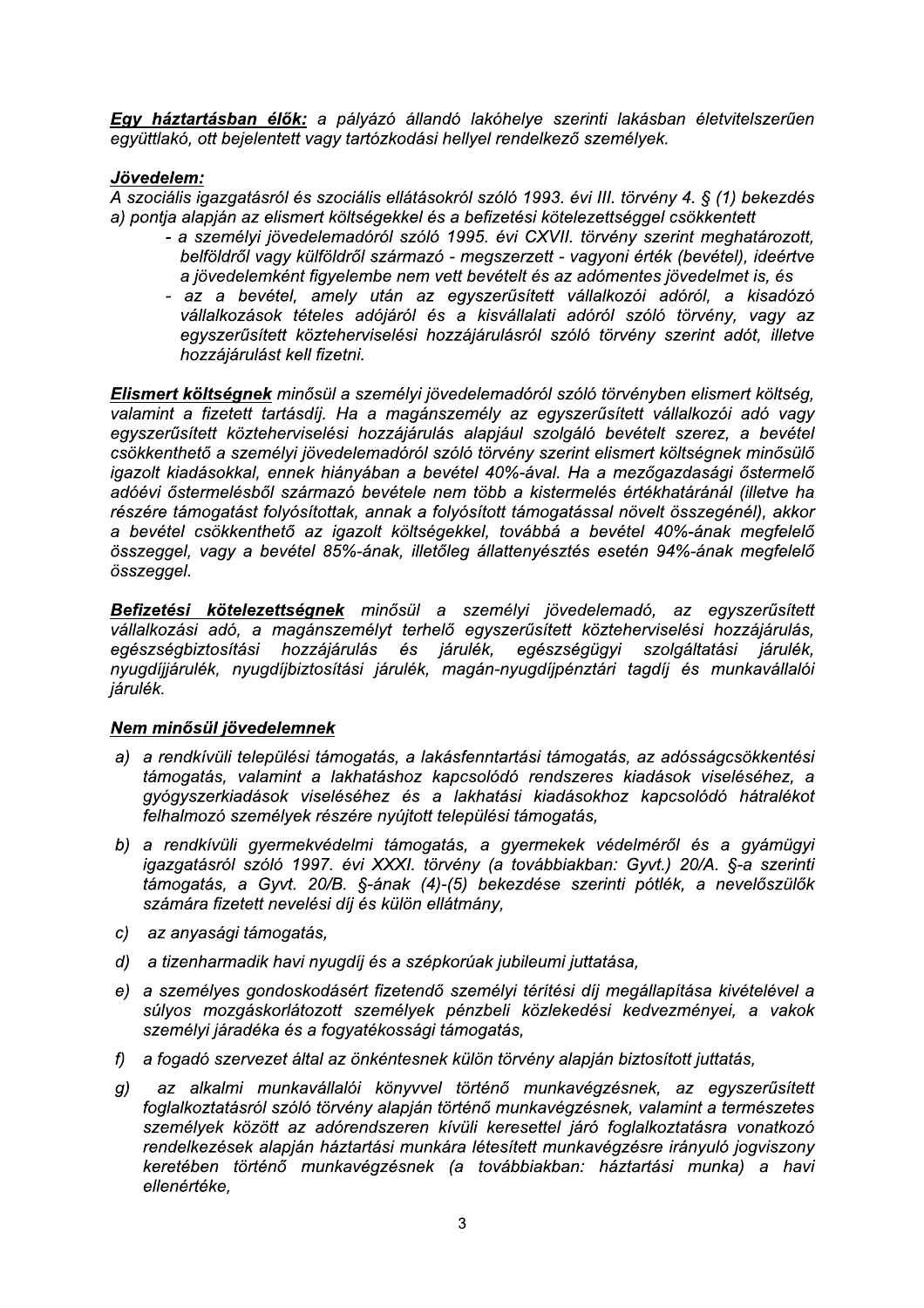- h) a házi segítségnyújtás keretében társadalmi gondozásért kapott tiszteletdíj.
- $i)$ az energiafelhasználáshoz nyújtott támogatás:
- j) a szociális szövetkezet valamint a közérdekű nyugdíjas szövetkezet öregségi nyugdíjban részesülő tagja által a szövetkezetben végzett tevékenység ellenértékeként megszerzett, a személyi jövedelemadóról szóló törvény alapján adómentes bevétel
- k) az életvitelszerűen lakott ingatlan eladása, valamint az életvitelszerűen lakott ingatlanon fennálló vagyoni értékű jog átruházása esetén az eladott ingatlan, illetve átruházott vagyoni értékű jog ellenértékének azon része, amelyből az eladást vagy átruházást követő egy éven belül az eladó vagy átruházó saját, vagy közeli hozzátartozója életvitelszerű, tényleges lakhatásának célját szolgáló ingatlan vagy vagyoni értékű jog vásárlására kerül sor.
- I) az elengedett tartozás, illetve a megszűnt kötelezettség, ha a tartozás elengedésére vagy a kötelezettség megszűnésére a természetes személyek adósságrendezési eljárásában, továbbá közüzemi szolgáltatás szolgáltatója, illetve pénzügyi intézmény által, az adós megélhetését veszélveztető szociális helyzete miatt került sor.

## 4. Adatkezelés

A pályázó pályázata benyújtásával büntetőjogi felelősséget vállal azért, hogy az EPER-Bursa rendszerben rögzített, a pálvázati űrlapon és mellékleteiben az általa feltüntetett adatok a valóságnak megfelelnek. Tudomásul veszi, hogy amennyiben a pályázati űrlapon és mellékleteiben nem a valóságnak megfelelő adatokat tüntet fel, úgy a Bursa Hungarica Ösztöndíjrendszerből pályázata kizárható, a megítélt támogatás visszavonható.

A pályázó pályázata benyújtásával

- a) hozzájárul ahhoz, hogy a pályázati űrlapon rögzített személyes adatait a pályázatot kiíró települési önkormányzat nyilvántartásba vegye és azokat a megyei önkormányzat és a Támogatáskezelő részére – kizárólag az ösztöndíjpályázat lebonyolítása és a támogatásra való jogosultság ellenőrzése céljából – átadja, illetőleg az ösztöndíj időtartama alatt maga kezelje;
- b) hozzájárul ahhoz, hogy a Támogatáskezelő személyes adatait az ösztöndíjpályázat lebonyolítása és a támogatásra való jogosultság ellenőrzése céljából az ösztöndíj időtartama alatt kezelie:
- c) hozzájárul ahhoz, hogy a felsőoktatási intézménybe történő felvételi jelentkezése eredményéről a felsőoktatási információs rendszer működtetéséért felelős szerv a Támogatáskezelőnek, illetőleg a támogató önkormányzatnak tájékoztatást nyújtson;
- d) hozzájárul ahhoz, hogy a felsőoktatási intézmény hallgatói jogviszonyáról a Támogatáskezelőnek, illetve a támogató önkormányzatnak tájékoztatást nyújtson,
- e) hozzájárul továbbá a pályázáskor rendelkezésre bocsátott személyes adatainak az azonosítás célja érdekében szükséges mértékben történő kezeléséhez és az ösztöndíjpályázat lebonyolítása, valamint a támogatásra való jogosultság ellenőrzése céljából történő továbbításához.

A pálvázók büntetőjogi felelősségük tudatában kijelentik, hogy a pályázati űrlap benvújtásakor felsőoktatási intézménybe még nem nyertek felvételt.

## 5. A pályázat elbírálása

A beérkezett pályázatokat az illetékes települési önkormányzat bírálja el 2017. december  $7-iq$ :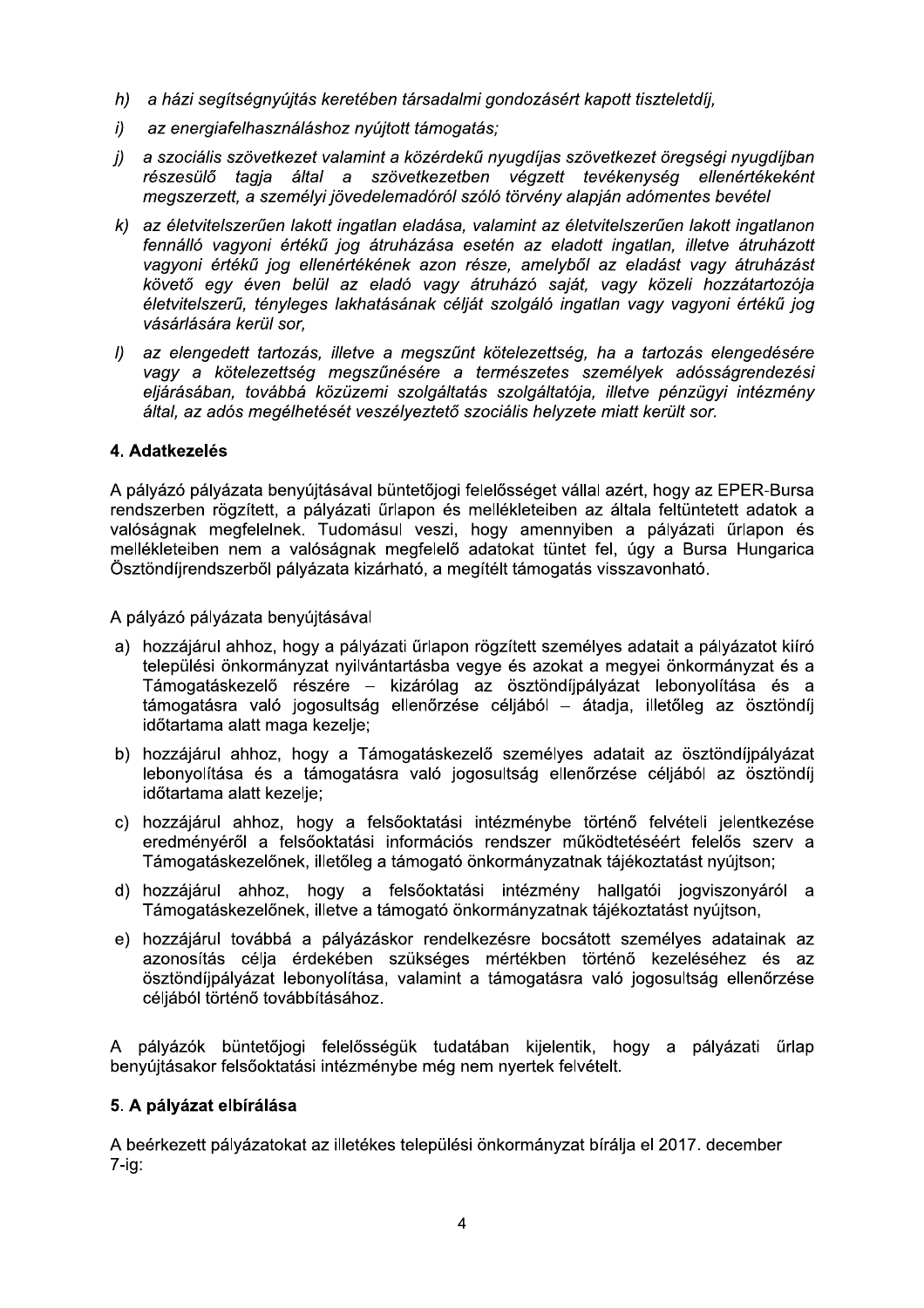a) Az elbíráló önkormányzat a pályázókat hiánypótlásra szólíthatia fel a formai ellenőrzés és az elbírálás során, az önkormányzat által meghatározott határidőben, amely azonban nem lépheti túl a pályázatok önkormányzati elbírálási határidejét. Az önkormányzat hiánypótlást csak olyan dokumentumokra kérhet be, amelyeket a pályázati kiírásban feltüntetett. A hiánypótlási határidő: ..... nap;

b) az ösztöndíi elbírálása kizárólag szociális rászorultság alapján, a pályázó tanulmányi eredményétől függetlenül történik. Az elutasítás indoklásaként nem jelölhetők meg olyan okok, amelyeket a formai ellenőrzés vizsgál és azon megfelelőként lettek megjelölve;

c) az EPER-Bursa rendszerben nem rögzített, nem a rendszerből nyomtatott pályázati űrlapon, a határidőn túl benyújtott, vagy formailag nem megfelelő pályázatokat a bírálatból kizária, és kizárását írásban indokolja:

d) minden határidőn belül benyújtott, formailag megfelelő pályázatot érdemben elbírál, és döntését írásban indokolja;

e) csak az önkormányzat területén lakóhellyel rendelkező pályázókat részesítheti támogatásban;

f) az elbírálás során korra, faira, nemre, bőrszínre, felekezeti vagy világnézeti hovatartozásra, tanulmányi eredményre tekintet nélkül, kizárólag a pályázó szociális rászorultságának objektív vizsgálatára tekintettel járhat el.

A pályázó az elbíráló szerv döntése ellen fellebbezéssel nem élhet, a pályázati döntés ellen érdemben nincs helye jogorvoslatnak. A támogatói döntésre vonatkozóan nem lehet benyújtani kifogást, fellebbezést, amennyiben az nem jogszabálysértő, nem ütközik a pályázati kiírásba.

A "B" típusú ösztöndíjasok szociális rászorultságát az önkormányzat évente egyszer jogosult és köteles felülvizsgálni. Amennyiben az ösztöndíjas a szociális rászorultság vizsgálata során az önkormányzat által kért igazolásokat nem bocsátja rendelkezésre, vagy az önkormányzattal a vizsgálat során az együttműködést egyéb módon kifejezetten megtagadia, az önkormányzat az ösztöndíjas szociális rászorultságának megszűntét vélelmezi, azaz az ösztöndíjas ösztöndíját elveszíti. A települési önkormányzat ebben az esetben határozatban rendelkezik a támogatás visszavonásáról. A határozat csak a meghozatalát követő tanulmányi félévtől ható hatállyal hozható meg.

A felsőoktatási intézménybe jelentkezők számára megítélt támogatást az önkormányzat visszavonhatja abban az esetben is, ha az ösztöndíjas elköltözik a települési önkormányzat területéről. A települési önkormányzat ebben az esetben határozatban rendelkezik a támogatás visszavonásáról. A határozat csak a meghozatalát követő tanulmányi félévtől ható hatállyal hozható meg.

## 6. Értesítés a pályázati döntésről

A települési önkormányzat a meghozott döntéséről és annak indokáról 2017. december 11-ig az EPER-Bursa rendszeren keresztül elektronikusan vagy postai úton küldött levélben értesíti a pályázókat.

A Támogatáskezelő az önkormányzati döntési listák érkeztetését követően 2018. január 19ja értesíti a települési önkormányzatok által nem támogatott pályázókat az önkormányzati döntésről az EPER-Bursa rendszeren keresztül.

A Támogatáskezelő az elbírálás ellenőrzését és az intézményi ösztöndíirészek megállapítását követően 2018. március 9-ig az EPER-Bursa rendszeren keresztül értesíti a települési önkormányzat által támogatásban részesített pályázókat a Bursa Hungarica ösztöndíj teljes összegéről és az ösztöndíj-folyósítás módjáról.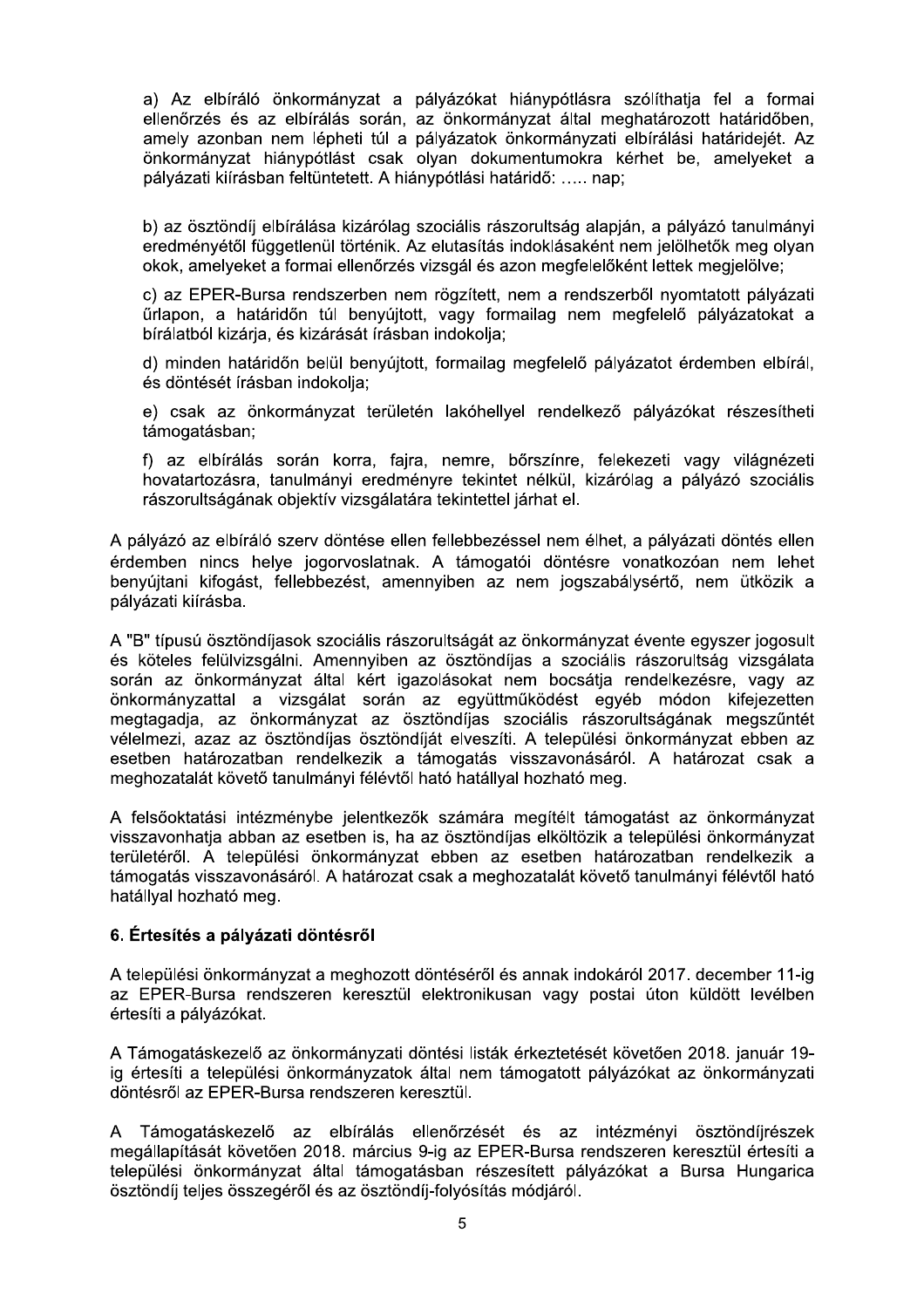A palyazo a felsooktatasi intezmeny felveteli dontesrol szolo hatarozata vagy az Oktatasi Hivatal besorolasi hatarozata masolatanak megkuldesevel koteles 2018. augusztus 31-ig a Tamogataskezelő reszere bejelenteni, hogy a 2018/2019. tanévben A pályázó a felsőoktatási intézm<br>Oktatási Hivatal besorolási hatá<br>augusztus 31-ig a Támogatáskeze<br>melyik felsőoktatási intézményben<br>nyilatkozni arról, hogy a 2018<br>felsőoktatási intézménybe. Az a j<br>eleget, az ösztöndíj foly melyik felsooktatasi intezmenyben kezdi meg tahulmanyait. Tovabba a palyazo koteles nyilatkozni arrol, nogy a zu18-as felveteli évet megelőzően nyert-e felvetelt felsőoktatási intézmény felvételi döntés<br>
tal besorolási határozata másolatának<br>
ig a Támogatáskezelő részére bejelenten<br>
ktatási intézményben kezdi meg tanulmány<br>
rról, hogy a 2018-as felvételi évet<br>
intézménybe. Az a pál ésről szóló határozata vagy az<br>k megküldésével köteles 2018.<br>eni, hogy a 2018/2019. tanévben<br>nyait. Továbbá a pályázó köteles<br>megelőzően nyert-e felvételt<br>ési kötelezettségének nem tesz<br>dszer következő évi fordulójából<br>rés felsooktatasi intezmenybe. Az a palyazo, aki ertesítési kötelezettségenek nem tész eleget, az osztondij folyosításábol és az osztondíjrendszer következő évi fordulójábol kizarnaτo.

Amennyiben a "B" típusú pályázat során támogatásban részesülő ösztöndíjas a támogatás időtartama alatt sikeresen pályázik "A" típusú ösztöndíjra, "B" típusú ösztöndíját automatikusan elveszti.

# *l* . Az osztonalj folyositasanak feltetelei

Az osztondij-folyosítás feltetele, hogy a tamogatott palyazó haligatól jogviszonya a Amennyiben a "B" típusú pályázat s<br>
időtartama alatt sikeresen pályá<br>
automatikusan elveszti.<br>
7. Az ösztöndíj folyósításának felt<br>
Az ösztöndíj-folyósítás feltétele,<br>
2018/2019. tanév első félévében<br>
támogatott pályázó ha 2018/2019. tanév élső feleveben megfeleljen a palyazáti kilrásnak. Amennyiben a tamogatott palyazo haligatol jogviszonya nem felel meg a palyazati kiirashak, a tamogatott az osztondíjra való jogósultságat elveszíti.

Az ösztöndíi csak azokban a hónapokban kerül folyósításra, amelyekben a pályázó beiratkozott, aktív hallgatója a felsőoktatási intézménynek.

A felsőoktatási intézményeknek az ösztöndíj kifizetést megelőzően az ösztöndíjra való jogosultságot a nemzeti felsőoktatásról szóló 2011. évi CCIV. törvény 85/E. § (3) bekezdésében és a 112. § (9)-(10) bekezdésében foglaltak figyelembevételével kell megállapítania.

Azokban a hónapokban, amelyekben a hallgató hallgatói jogviszonya szünetel, vagy nem felel meg a pályázati kiírás feltételeinek, (kivéve, ha az a folyósítás első féléve) az ösztöndíj folyósítása - a folyósítás véghatáridejének módosítása nélkül - teljes egészében szünetel.

# 8. Az osztonalj folyosítása

Az ösztöndíj időtartama 3x10 hónap, azaz hat egymást követő tanulmányi félév: a 2018/2019, tanév, a 2019/2020, tanév és a 2020/2021, tanév,

Az ösztöndíj folyósításának kezdete a 2018/2019. tanév első féléve.

Az önkormányzatok egy tanulmányi félévre egy összegben utalják át a Támogatáskezelő Bursa Hungarica számlájára a támogatott hallgatók öthavi önkormányzati támogatási összegét. A Támogatáskezelő a beérkezett önkormányzati ösztöndíirészeket a kifizetőhelyek (felsőoktatási intézmények) szerint újracsoportosítia, maid a jogosult hallgatók után továbbutalia a kifizető felsőoktatási intézményekhez abban az esetben, ha a felsőoktatási intézmény a hallgatók jogosultságát visszaigazolta, és az önkormányzat utalási kötelezettségét teljesítve a pontos támogatási összeget továbbította a Támogatáskezelő számlájára.

Az intézményi ösztöndíirész forrása az 51/2007. (III. 26.) Korm. rendelet 18. § (3) bekezdése értelmében az intézmények költségvetésében megjelölt elkülönített forrás.

Az ösztöndíjat (mind az önkormányzati, mind az intézményi ösztöndíjrészt) az a felsőoktatási  $int$ ézmény folyósítja a hallgatónak, amelytől a hallgató – az állami költségvetés terhére – a hallgatói juttatásokat kapja. Amennyiben a hallgató egy időben több felsőoktatási intézménnyel is hallgatói jogviszonyban áll, az a felsőoktatási intézmény folyósítja számára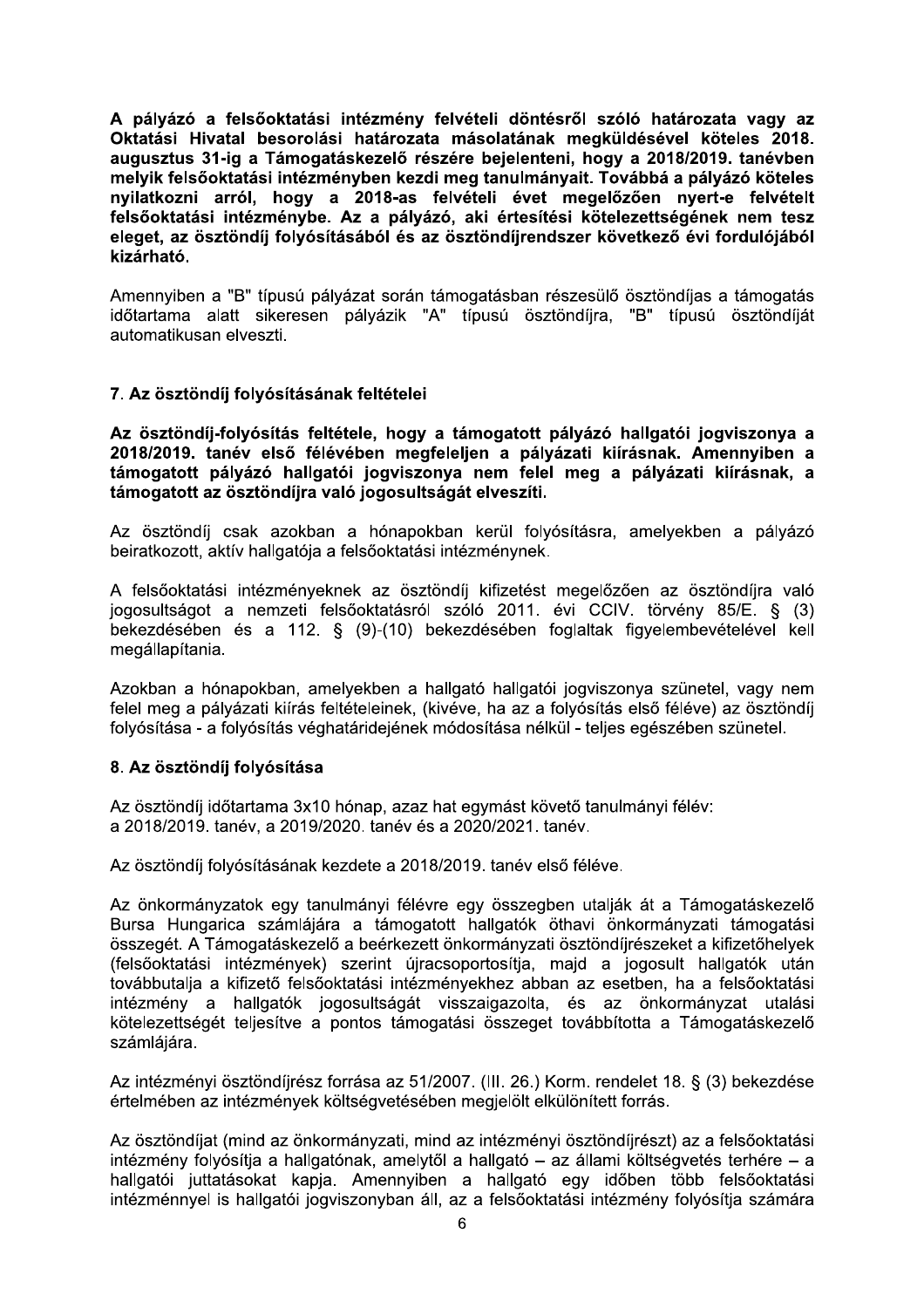az ösztöndíjat, amellyel elsőként létesített hallgatói jogviszonyt. A felsőoktatási intézmények szerződése alapján folyó, közösen meghirdetett – egyik szakon nem hitéleti, a másik szakon hitoktató, illetve hittanár – kétszakos képzés esetében a hallgató számára az állami felsőoktatási intézmény folyósítja az ösztöndíjat. A kifizetés előtt a jogosultságot, valamint a hallgatói jogviszony fennállását az intézmény megvizsgálja.

Az ösztöndíi folyósításának kezdete legkorábban: 2018. október.

Az önkormányzati ösztöndíjrész kifizetése az őszi félévekben október hónaptól, a tavaszi félévekben március hónaptól, de legkésőbb a felsőoktatási intézményhez történő átutalást követő első ösztöndíj-kifizetéskor indul, majd a továbbiakban az ösztöndíjfizetés rendje szerint történik.

Az intézményi ösztöndíjrész folyósítása október, illetve március hónapban kezdődik, azt a hallgatój juttatásokkal azonos rendben kell kifizetni. Az intézményi ösztöndíjrészt abban az esetben is ki kell fizetni, ha az önkormányzati ösztöndíjrész fedezete nem áll rendelkezésre az intézmény számláján. Az intézményi ösztöndíjrész független minden más, a felsőoktatási intézményben folyósított támogatástól.

Az elnyert ösztöndíjat közvetlen adó- és TB-járulékfizetési kötelezettség nem terheli (lásd a személyi jövedelemadóról szóló 1995. évi CXVII. törvény 1. sz. melléklet 3.2.6. és 4.17. pontiát).

## 9. A pálvázók értesítési kötelezettségei

Az ösztöndíjban részesülő hallgató köteles az ösztöndíj folyósításának időszaka alatt minden, az ösztöndíj folyósítását érintő változásról haladéktalanul (de legkésőbb 15 napon belül) írásban értesíteni a folyósító felsőoktatási intézményt és a Támogatáskezelőt (1381 Budapest Pf. 1418). A bejelentést az EPER-Bursa rendszeren keresztül kell kezdeményeznie. Az értesítési kötelezettséget a hallgató 5 munkanapon belül köteles teljesíteni az alábbi adatok változásakor:

- tanulmányok halasztása:
- tanulmányok helyének megyáltozása (az új felsőoktatási intézmény, kar. szak. munkarend, finanszírozási forma megnevezésével);
- tanulmányi státusz (munkarend, képzési forma, finanszírozási forma) változása;  $\Delta$
- $\overline{\phantom{a}}$ személyes adatainak (név, lakóhely, elektronikus levelezési cím) változása.

Az az ösztöndíjas, aki értesítési kötelezettségének elmulasztása miatt esik el az ösztöndíj folyósításától, a tanulmányi félév lezárását követően, legkésőbb június 30-ig, illetve január 31-ig ki nem fizetett ösztöndíjára már nem tarthat jgényt.

Az ösztöndíjas 30 napon belül köteles a jogosulatlanul felvett ösztöndíjat a folyósító felsőoktatási intézmény részére visszafizetni.

Az ösztöndíjas lemondhat a számára megítélt támogatásról, amit az EPER-Bursa rendszerben kezdeményezhet és az onnan letölthető Lemondó nyilatkozatot aláírva és postai úton, ajánlott levélként megküldve a Támogatáskezelő címére jelenthet be. A Lemondó nyilatkozat beküldésével az ösztöndíjas a nyertes ösztöndíjpályázatát megszünteti, azaz a megjelölt félévről és az ösztöndíj további félévi részleteiről is lemond.

Amennyiben megállapítást nyer, hogy a pályázó a pályázatban nem a valóságnak megfelelő adatokat szolgáltatta vagy a pályázati feltételeknek egyébként nem felel meg, támogatásban nem részesülhet még abban az esetben sem, ha az ösztöndíj elnyeréséről szóló tájékoztatást már kézhez vette.

## 10. Lebonyolítás